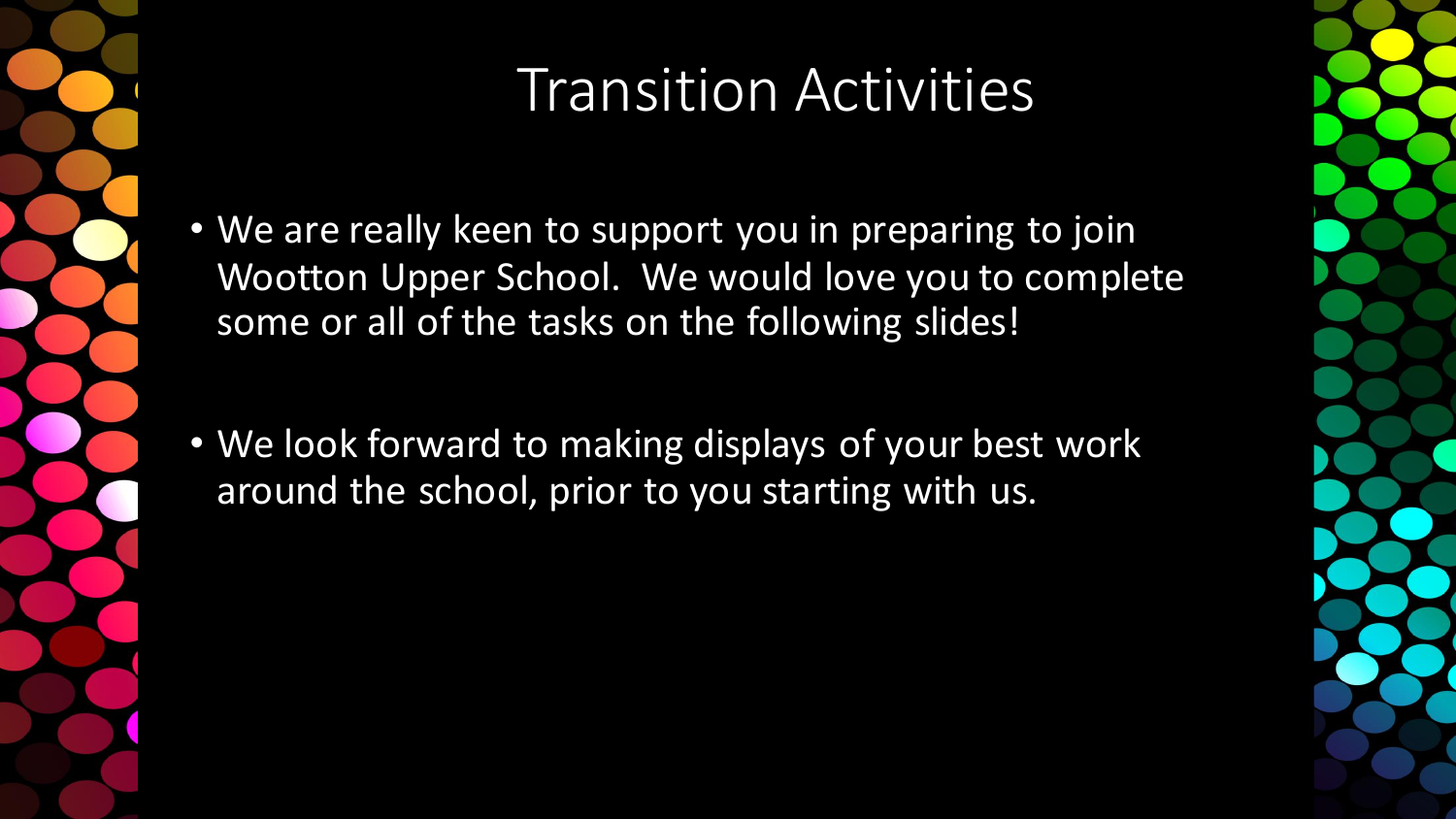**Transition Tasks** 

When you join Wootton Upper School, all of Year 9 will read this book together.

We would also like to see examples of your best work we want your teachers to know how excellent your written work is.

Listen to the reading of Chapter 1 of We Are All Made of Molecules before attempting one of the tasks on the next slide. Make sure you draft your work, and check it and then produce the final piece with your very best handwriting.









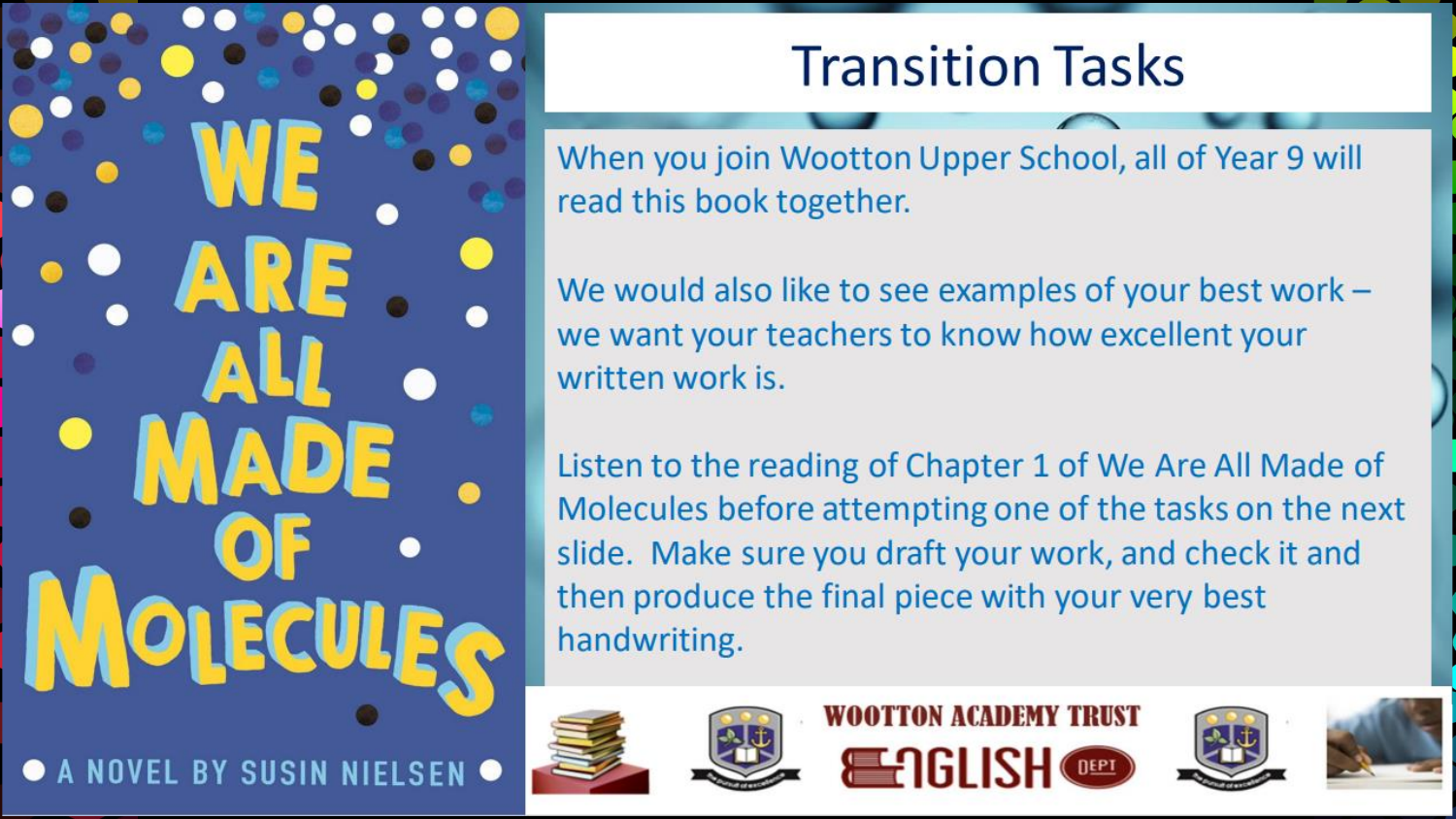A NOVEL BY SUSIN

### **Transition Tasks**

Listen to the reading of Chapter 1 of We Are All Made of Molecules before attempting one of these written tasks. Write a letter to Stewart where you give him advice on 1. how to settle successfully into his new home and new life.

- Write a short story entitled "My New Home"  $2.$
- Write the script for a discussion between Stewart and Dr.  $3.$ Elizabeth Moscovich. You should try to imagine the types of questions a therapist would ask and how Stewart would respond.









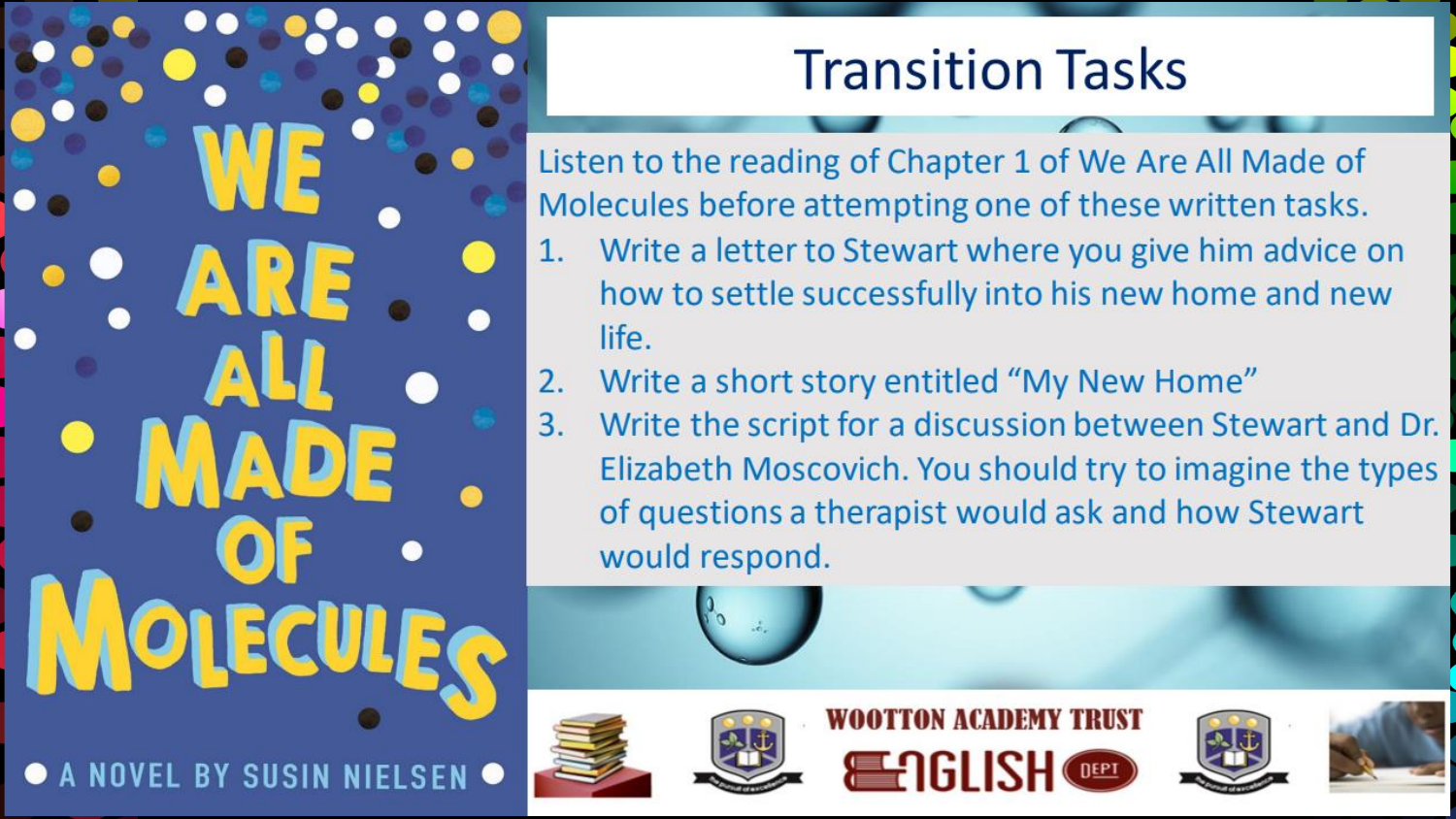## English Activity

#### https://youtu.be/Ewx5BZmRh8A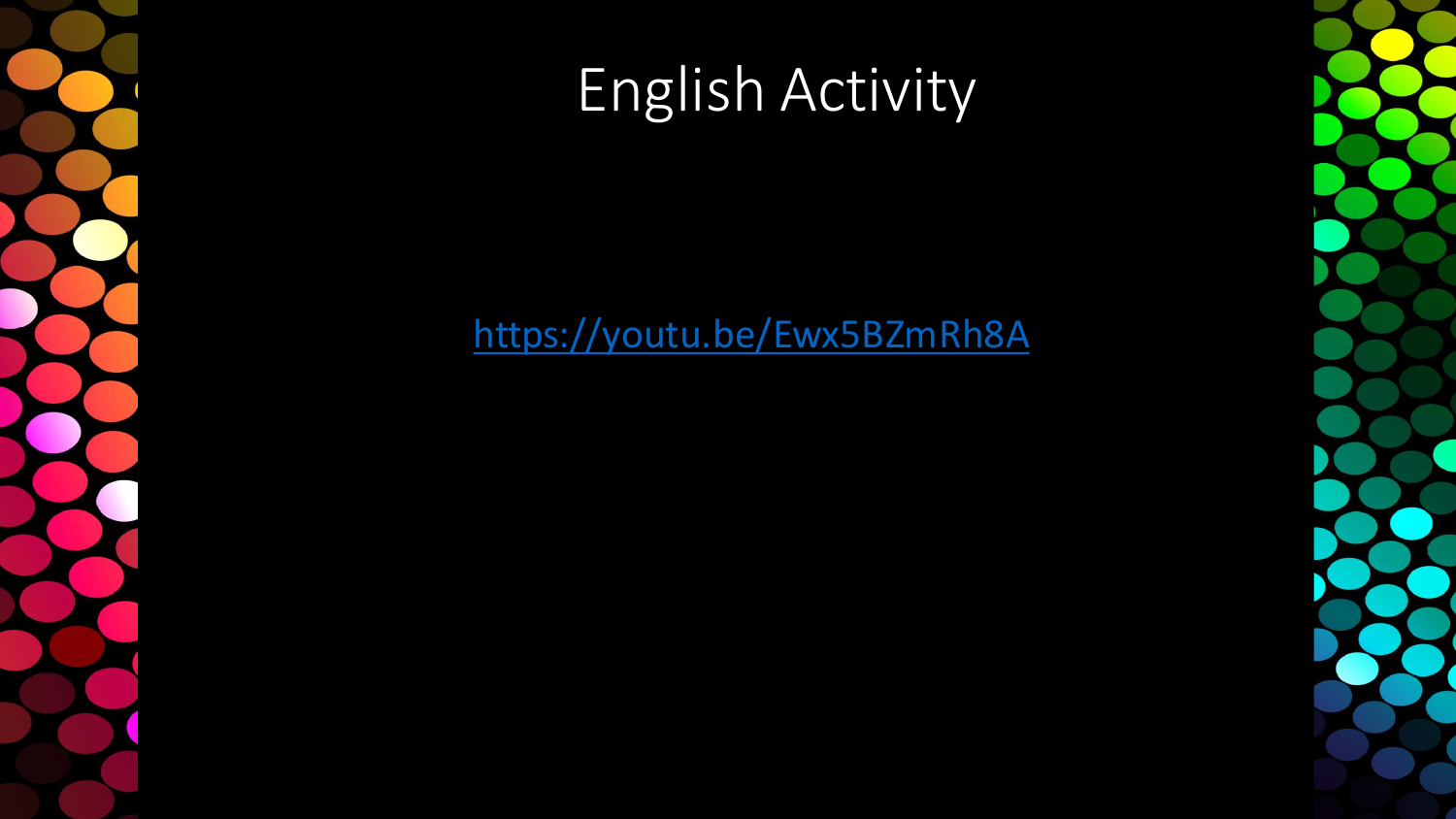

# Maths Activity – Skylines Investigation



Use one of each colour rod to create your own skyline. Draw around its outline using 1 cm square paper. Calculate the area and the perimeter of your skyline.



Skylines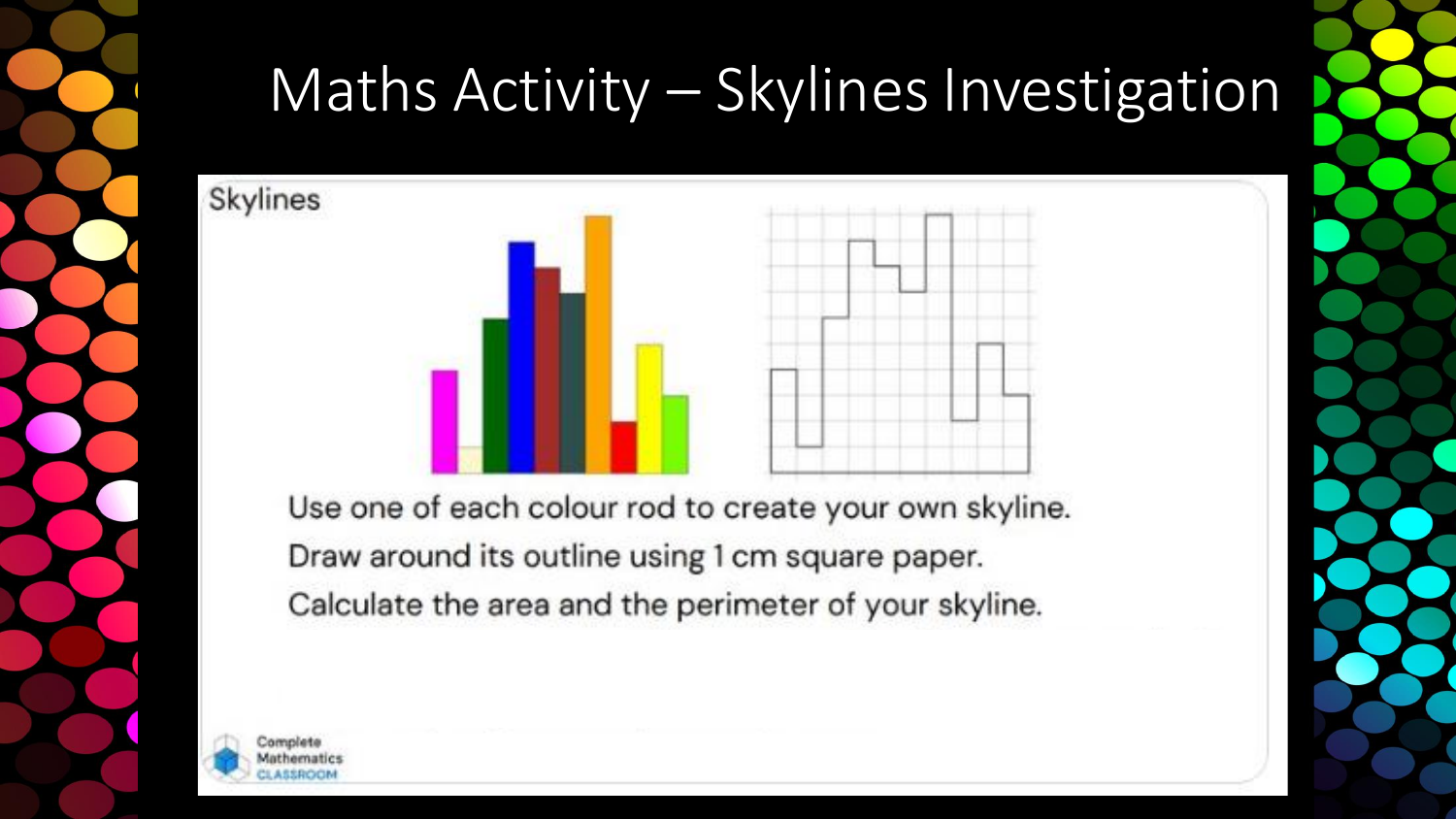

# Maths Activity

Task

- Start with 5 rods of length 1-5.
- Can you find the area and the perimeter of your skyline?
- Will your area always be the same?
- Will your perimeter always be the same?
- If not, what are the largest and smallest area/perimeters you can make and why can you get different answers for the area or perimeter?

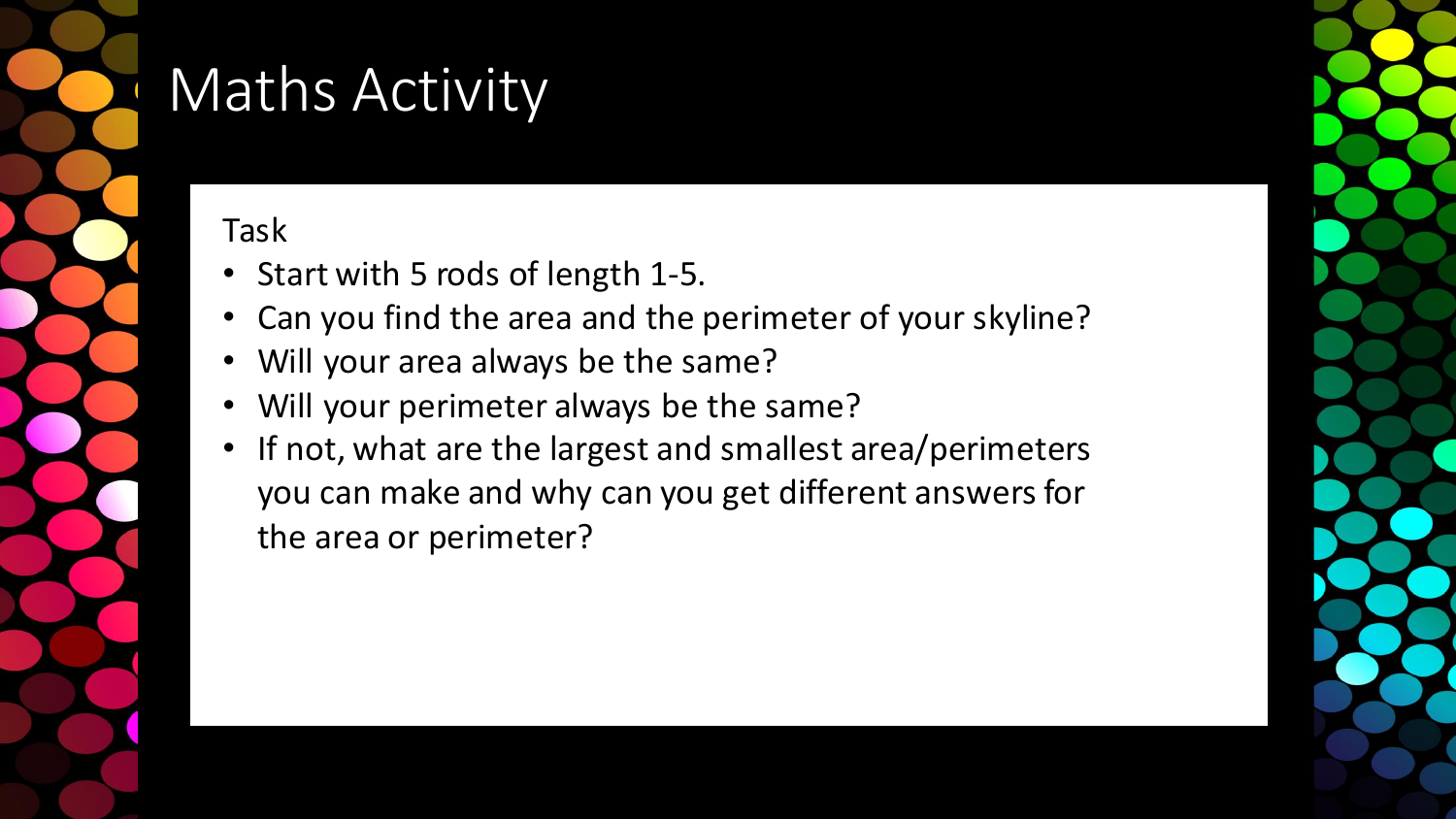

# Maths Activity

#### Extensions

- What if you were to increase/decrease the number of rods. Easy
- Explore the patterns you have found with your skylines for a different number of rods.
- Can you find the max/min perimeter of larger skylines using any patterns you saw in the first example?

#### Medium

- Can you find any patterns for the area for 1, 2, 4, 5 and 6 rods?
- Can you come up with any general rules that would allow us to find the area for any given number of rods?

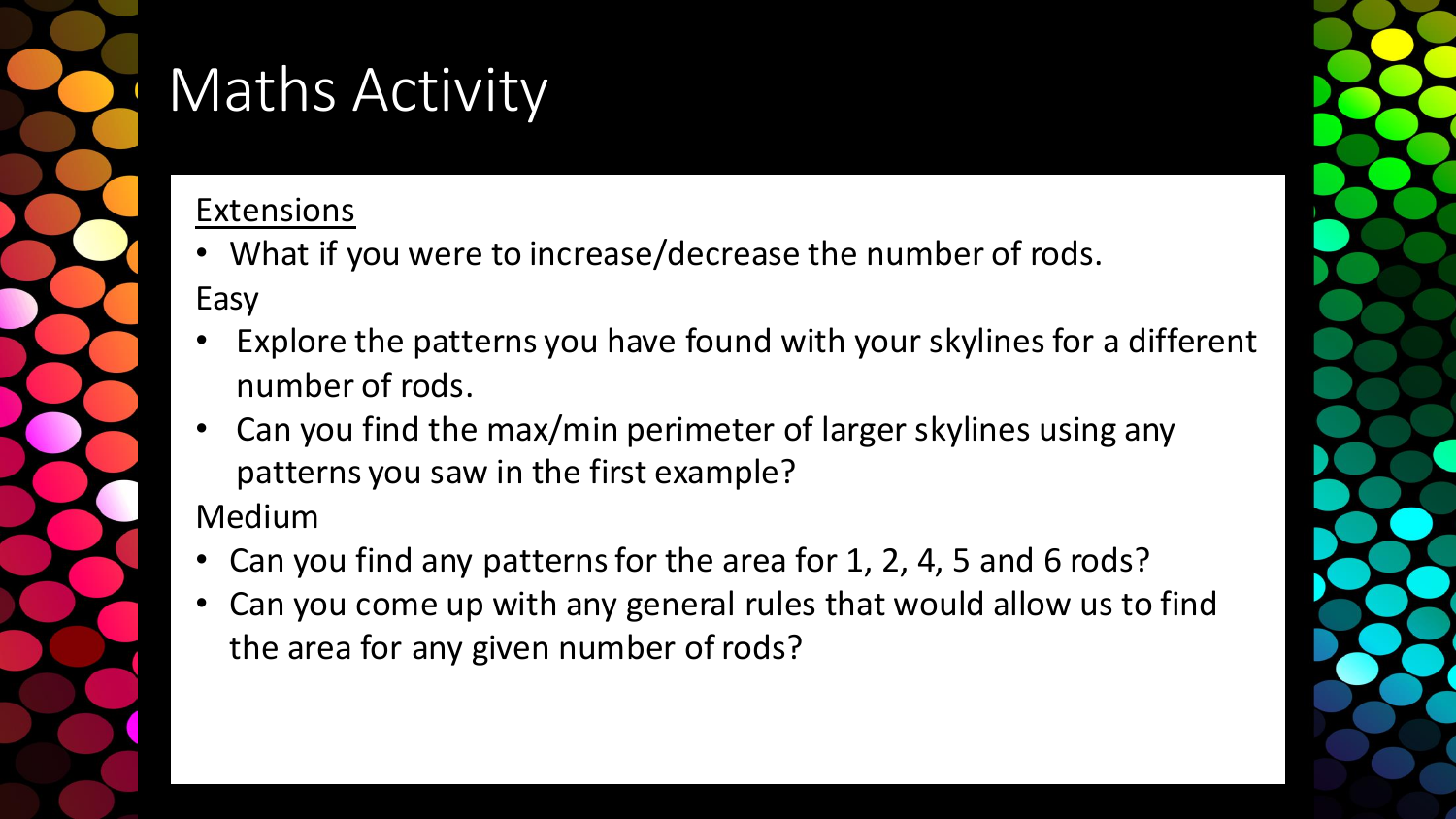

# Maths Activity

#### **Extensions**

Hard

- Is there any pattern to how you can get the largest/smallest perimeter of the 5 rod example?
- Does this pattern continue if you were to look at skylines using a different number of rods (less than or more than 5).
- Can you find any general patterns to the max/min perimeter for a given number of rods

#### Open Ended

- What if you could change the rules of the skyline?
- What if all the rods had to all be even, or odd, in length? Or multiples of 3? Or Prime?
- Can you find any patterns for your new set up, and generalise for any sized skyline under your new rules?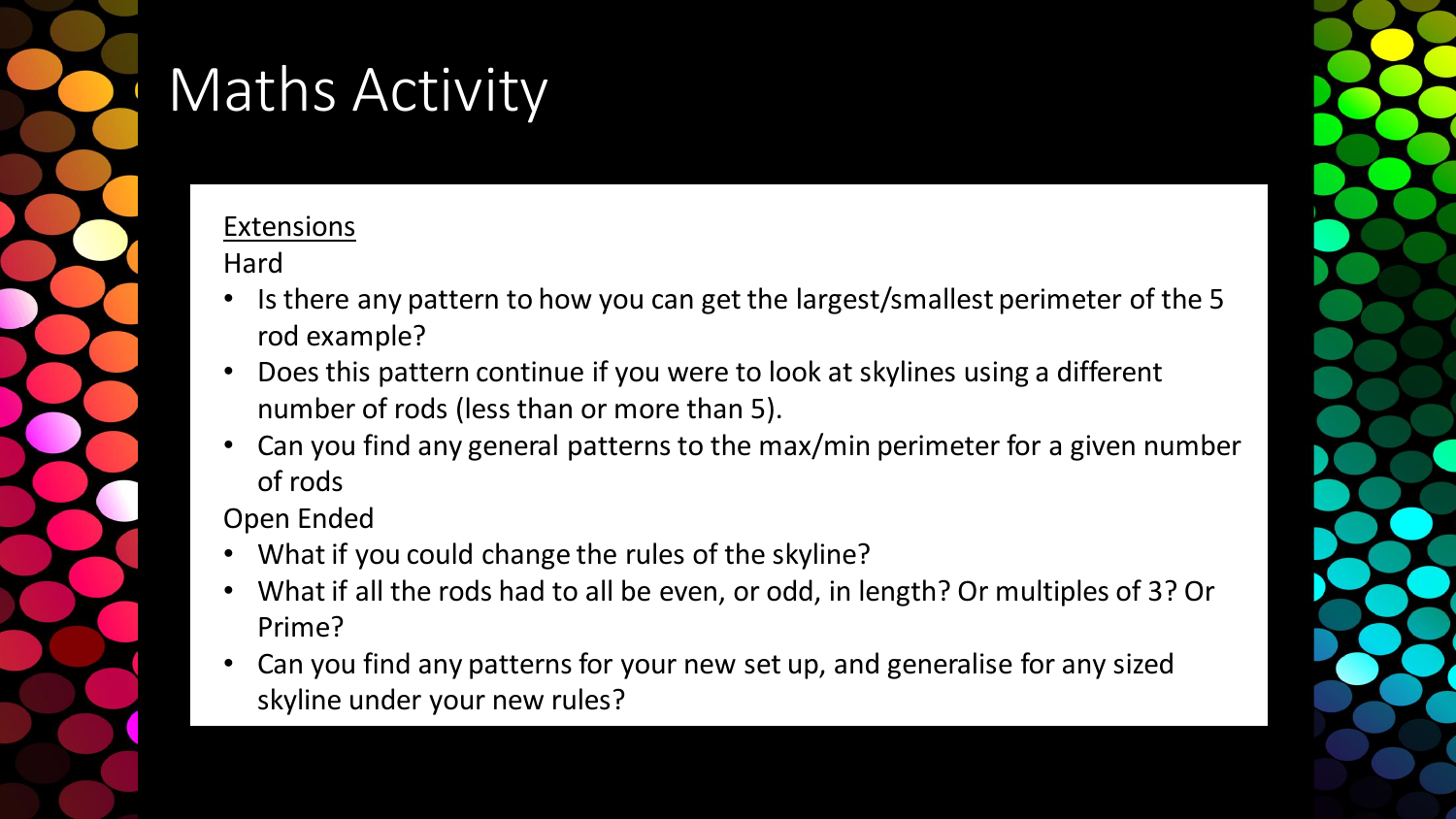

#### Science Activity

Produce a piece of work about:

A scientist (current or historical) What they did and why it was important

OR

What is the most interesting or important discovery or invention? Why?

**OR** 

About a fascinating living thing. Why did you pick it?

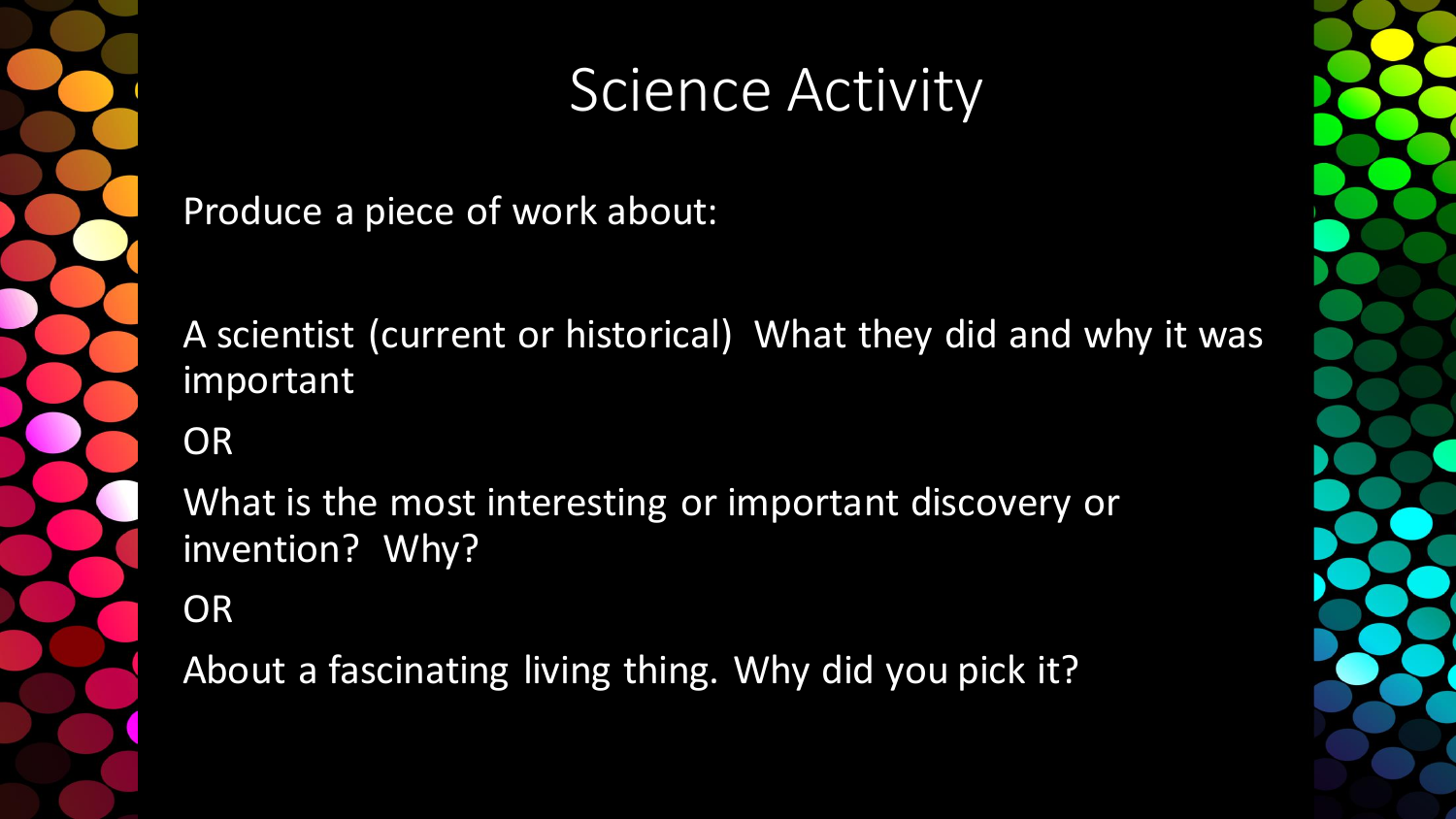# PE Activity – pick one

1. Produce a 'sports profile' on yourself:

➢What sport(s) do you do/play ➢Who do you play for/what competitions are you involved in ➢What sports are you looking forward to at Wootton? ➢Think about including pictures/achievements and so on.

2. Poster on the benefits of taking part in PE and Extra Curricular sport ie Physical, Social and Psychological.

3. Top 3 sports jobs you could see yourself doing and why.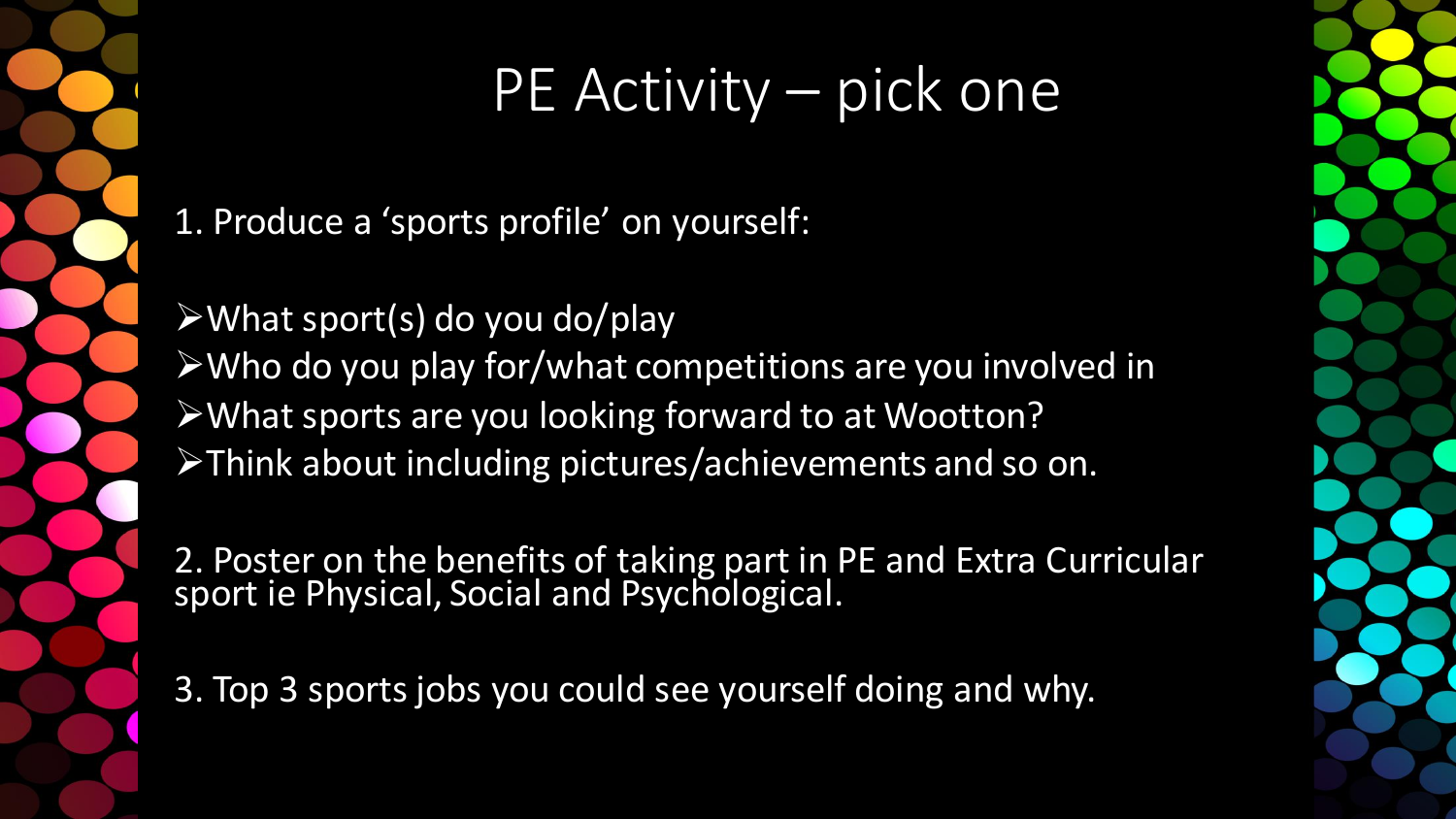

The study of geography is about more than just memorizing places on a map. It's about understanding the complexity of our world, appreciating the diversity of cultures that exists across continents. And in the end, it's about using all that knowledge to help bridge divides and bring people together.  $-$  Barack Obama  $-$ 

**AZ QUOTES** 

### Geography Activity



"Geography explains the past, illuminates the present and prepares us for the future. What could be more important than that?" Michael Palin 2007

Geography is all around us, all day every day, but what can you do to raise awareness of some of the geographical issues that surround us and threaten humanity, and help people to understand how to take action to protect our planet?

Use your creative skills to **design a poster** or **write a poem** to raise awareness of one of the following issues:

- $\triangleright$  Plastic pollution
- $\triangleright$  Loss of biodiversity
- $\triangleright$  Climate change
- $\triangleright$  How people can live more sustainably

Your **poster**should contain both images and information, raising awareness of the problem and exploring possible solutions. It can have a local or global focus. You can create this using any resources available to you – be creative.

If you choose a **poem**, think about the style, layout, way it is displayed. It can have a local or global focus. This can also be created using any resources available to you – be creative.

Please ensure this is your own piece of work although you can gain inspiration from elsewhere.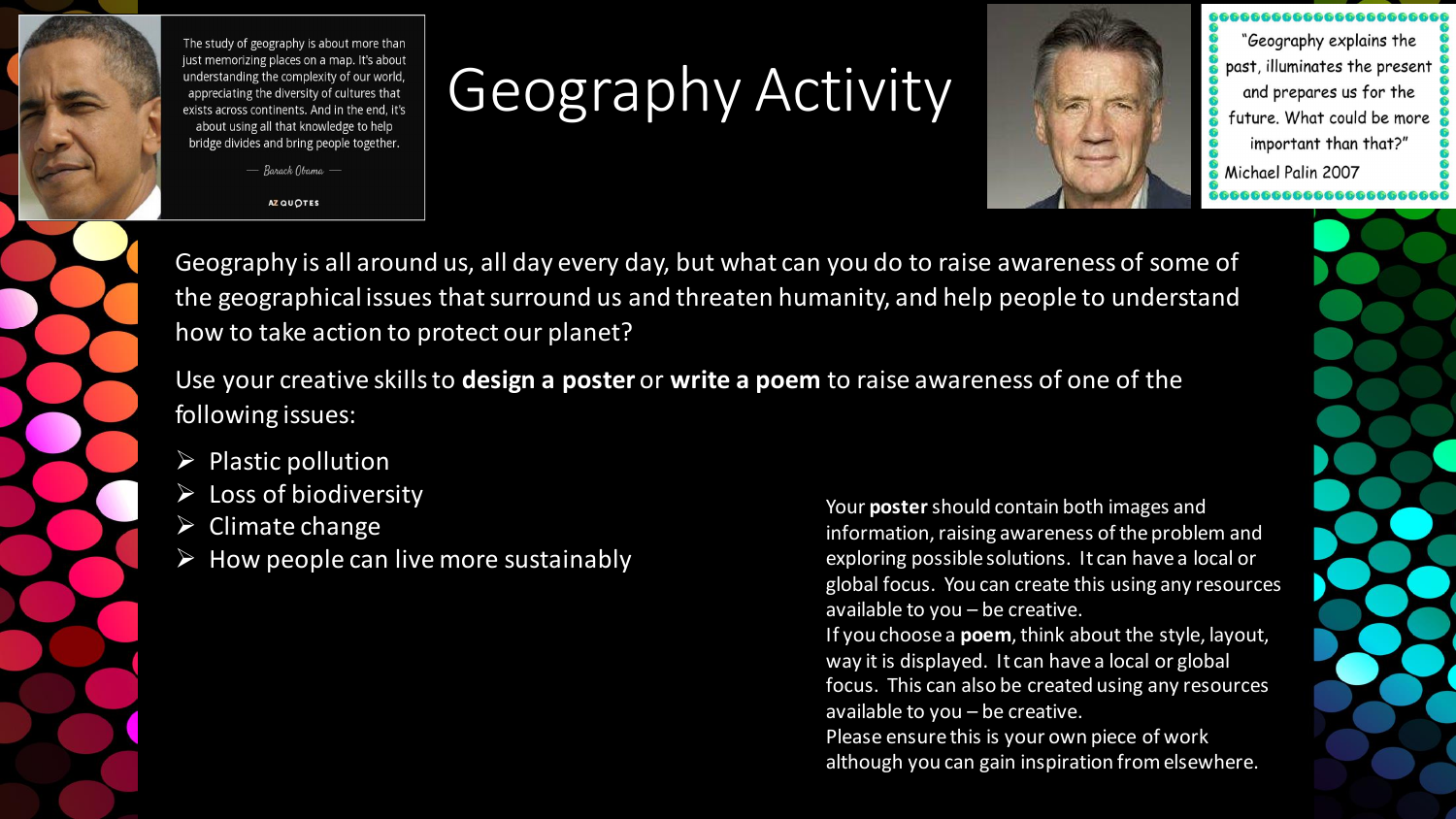### **History Activity**

Pick one period in history.

What were the events and people involved?

Produce a piece of work about this period and explain how the people, the country or the world has changed.

Present your work clearly to show your understanding.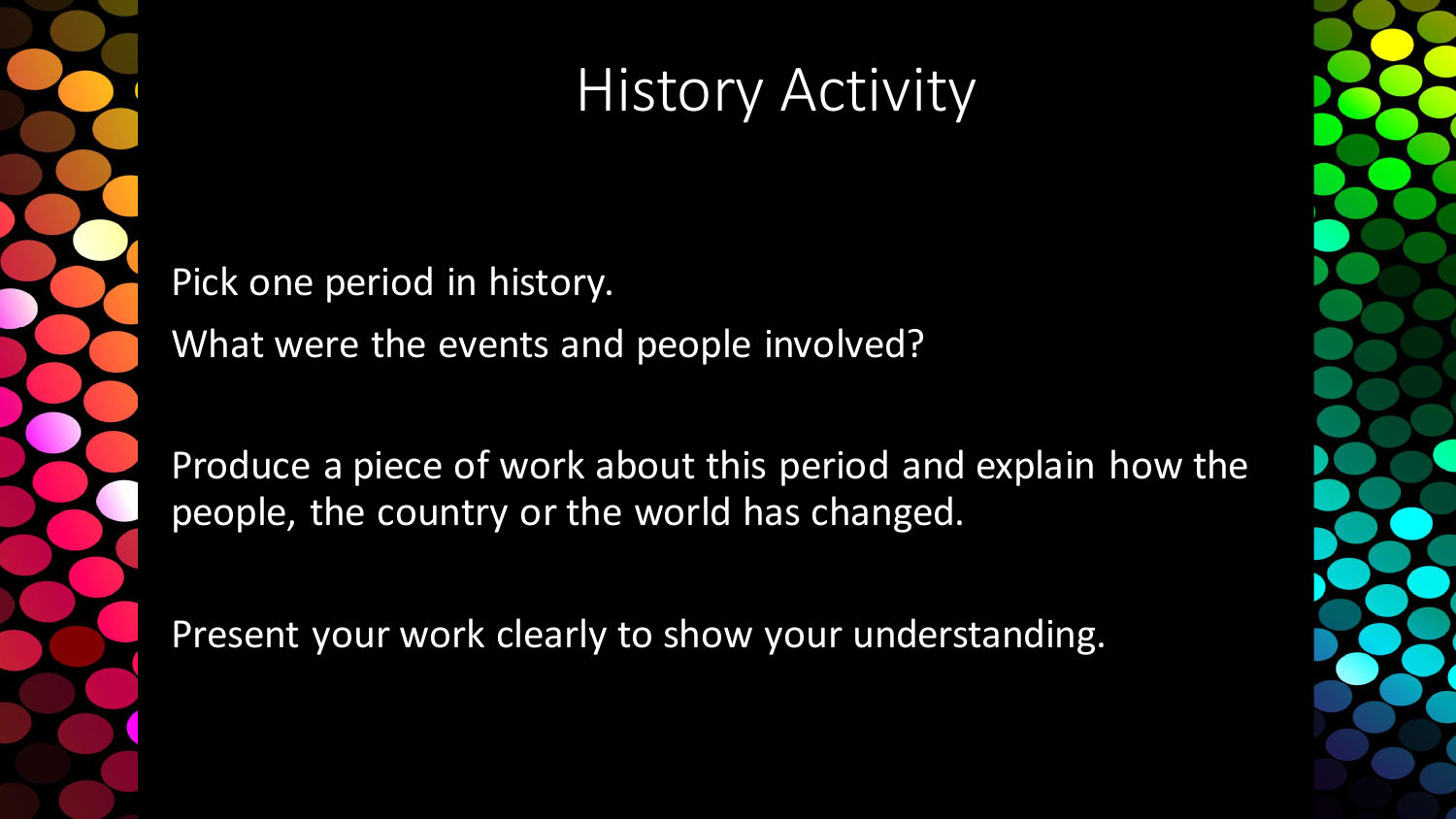

### Religious Studies Activity

Pick one of the following 3 activities:

'What makes an action right or wrong?' Give examples to support your answer?

Think of an idea to help promote equality and present it. Consider the British Values in your work.

Carry out an act of kindness.

What was your act of kindness? How did it help others? Link in any religious or ethical values that your act of kindness demonstrates.

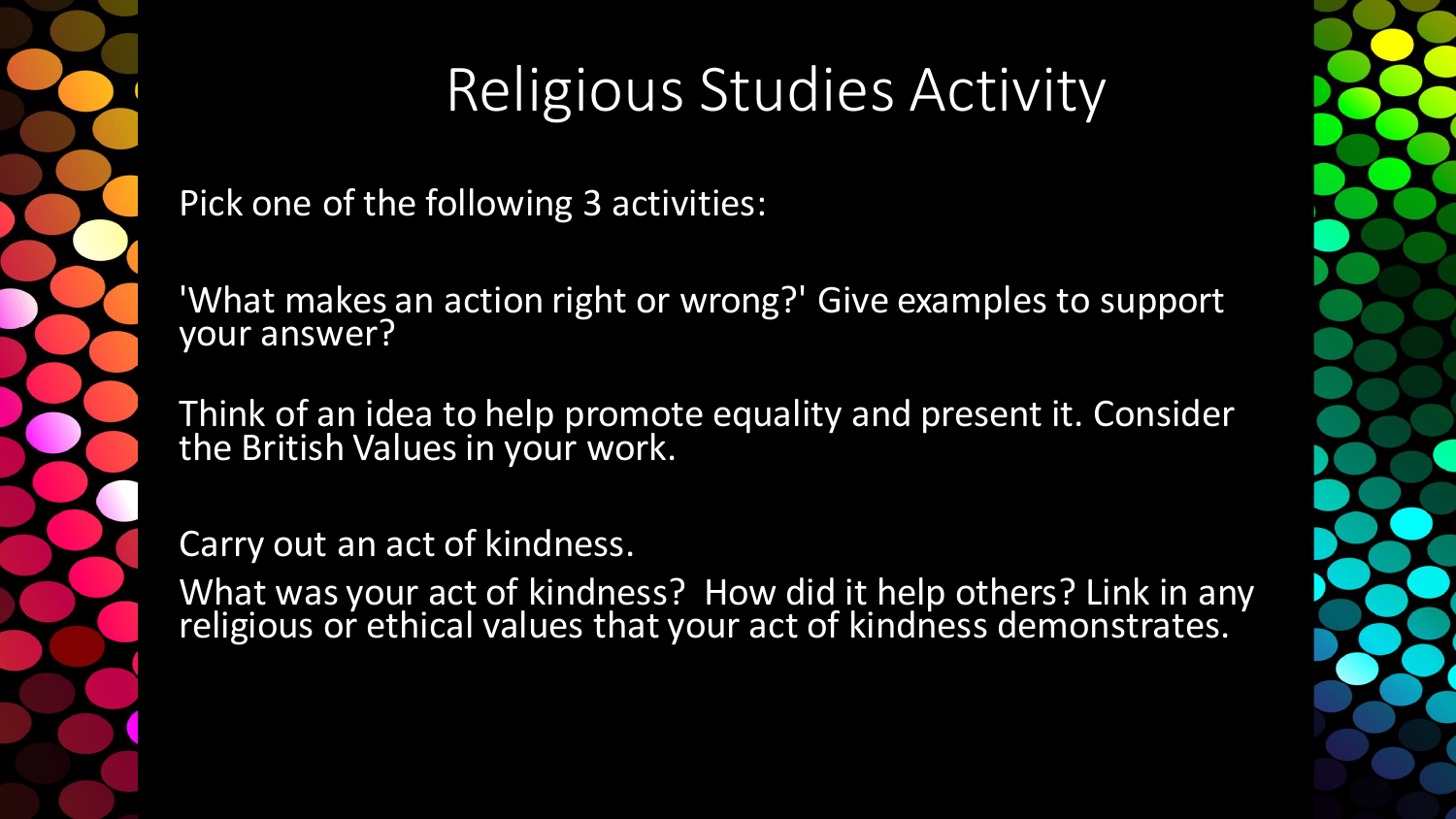

## French and/or Spanish Activity

Your challenge:

To plan a holiday for a family of four to a French or Spanish speaking country.

Your holiday could include:

- $\triangleright$  Where the holiday will take place
- ➢Accommodation
- ➢Transport to the location
- ➢Activities
- ➢Food and drink places
- ➢Useful phrase book

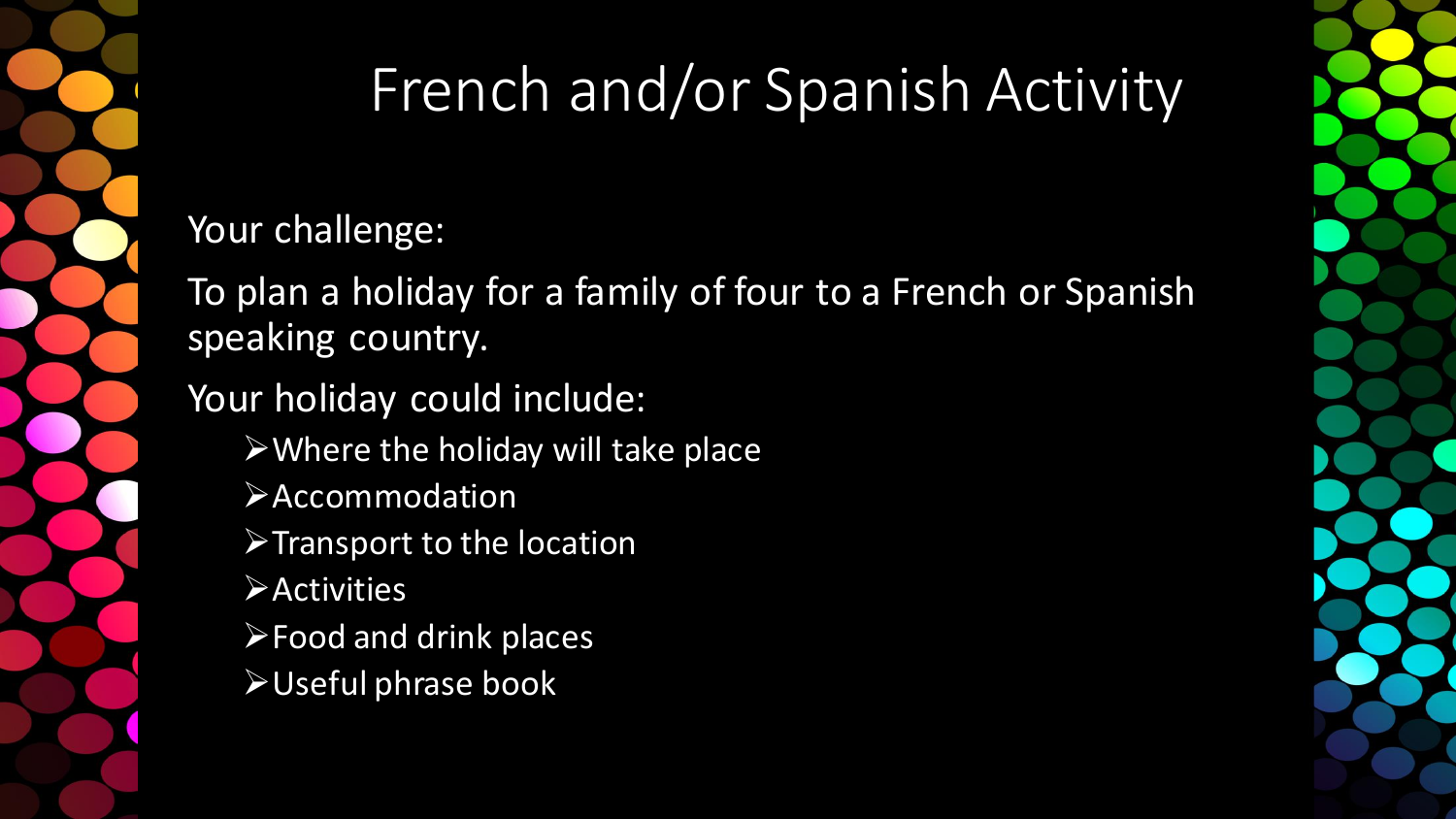

### Options Activities – pick at least one

Food

- What is your favourite recipe and why?
- Consider including the recipe, pictures, information about where the recipe or food is from, why you like the recipe.
- Present it in any way you like on paper to demonstrate you knowledge and enthusiasm for food!

#### **Textiles**

• Create a mood board on the theme 'Pop Art'



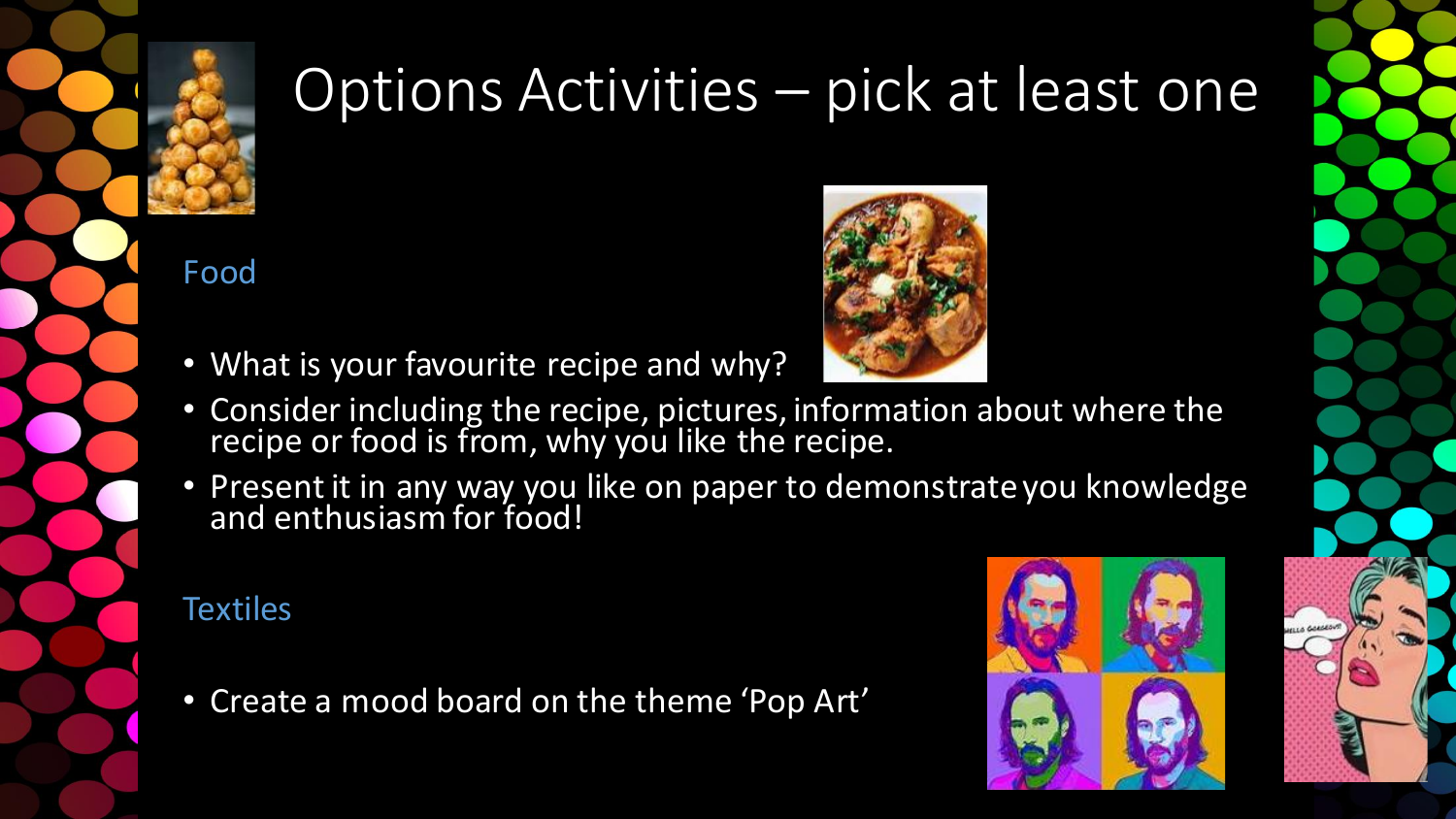## Options Activities – pick at least one

#### ART - Fantastic Beasts

- Mythical creatures have fascinated us for thousands of years, but why are we still captivated by these mythological beasts, even in this modern age of science and technology?
- Do some research into mythical beasts. Choose a beast that particularly captivates you and:
- Recreate the beast in any art media; 2D or 3D.
- Include an information sheet about your chosen beast
- You may wish to watch this documentary on BBC iPlayer:

[https://www.bbc.co.uk/iplayer/episode/m0015](https://www.bbc.co.uk/iplayer/episode/m001503x/fantastic-beasts-a-natural-history) 03x/fantastic-beasts-a-natural-history